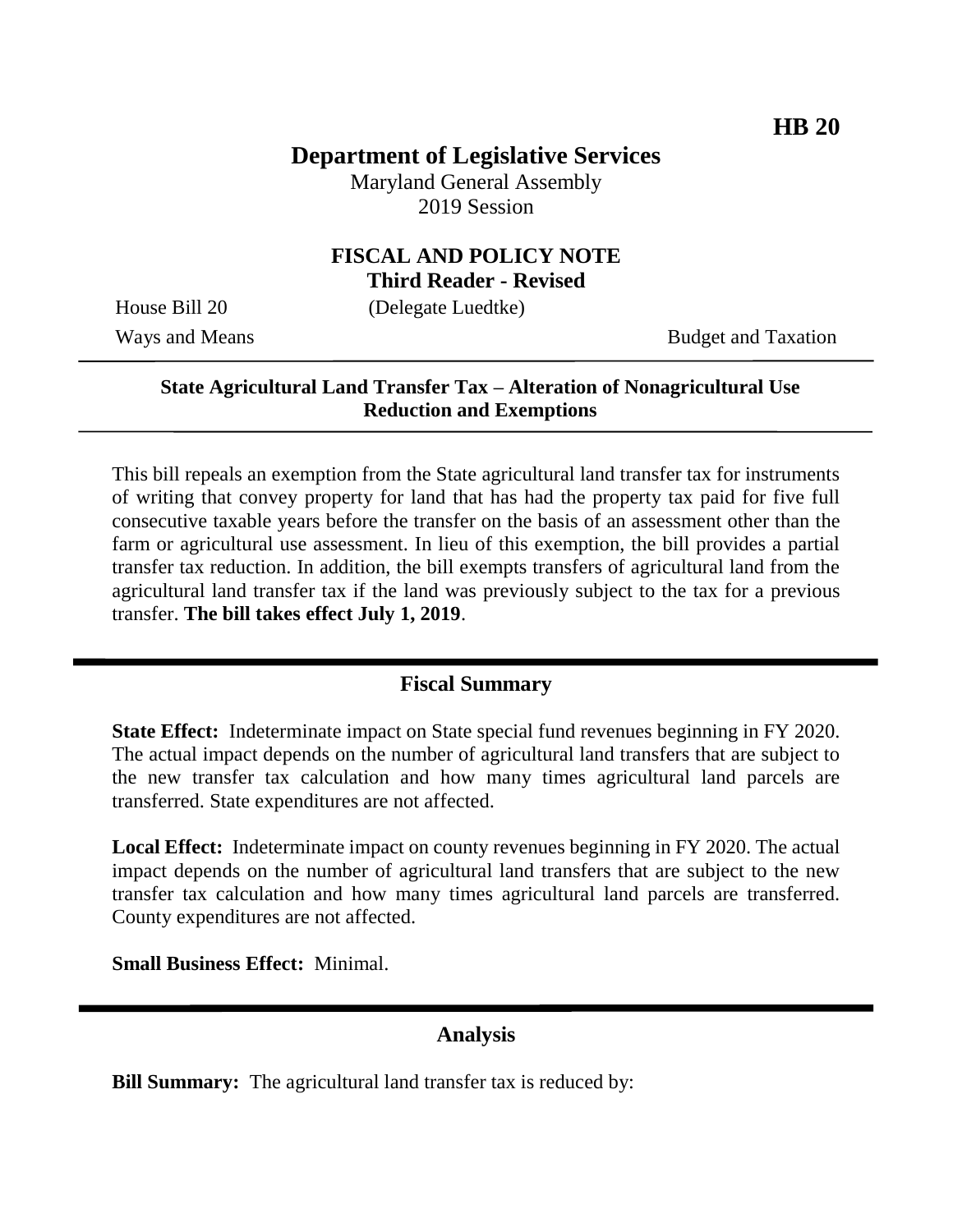- 25% if property tax on the agricultural land was paid on the basis of any assessment other than the farm or agricultural use assessment for one full taxable year before a transfer;
- 50% if property tax on the agricultural land was paid on the basis of any assessment other than the farm or agricultural use assessment for two full consecutive taxable years before a transfer; and
- 65% if property tax on the agricultural land was paid on the basis of any assessment other than the farm or agricultural use assessment for three or more full consecutive taxable years before a transfer.

**Current Law:** An instrument of writing is not subject to the agricultural land transfer tax if the property tax on the land has been paid for five full consecutive taxable years before the transfer on the basis of an assessment other than the farm or agricultural use assessment.

**Background:** Agricultural land transfer taxes are paid by any person or business conveying title to agricultural land that is subject to the tax. Either the buyer or the seller, as determined by the contract of sale, may pay the tax. The tax base is the amount of consideration paid for the property, including the amount of any mortgage or deed of trust assumed by the grantee, less the value of any improvements or any land not subject to the tax. The amount of consideration paid must be stated in the instrument of writing that transfers title to agricultural land.

#### *Tax Rates*

The agricultural land transfer tax rates assessed are:

- 5% for transfers of 20 acres or more of agricultural land;
- 4% for transfers of less than 20 acres assessed for agricultural use or as unimproved agricultural land; or
- 3% for transfers of less than 20 acres assessed as improved agricultural land or agricultural land with certain site improvements.

The transfer tax is reduced by 25% for each consecutive full taxable year before the transfer was made if the property tax was paid on the basis of an assessment other than farm or agricultural use. A 25% surcharge is imposed on an instrument of writing transferring title of certain agricultural land as a separate charge independent of the State agricultural land transfer tax. The surcharge does not apply to transfers of two acres or less of agricultural land to a child or grandchild of the owner. When determining the rate of the agricultural land transfer tax to be imposed, the amount of agricultural land that is exempted from the tax may not be included in the amount of agricultural land that is transferred.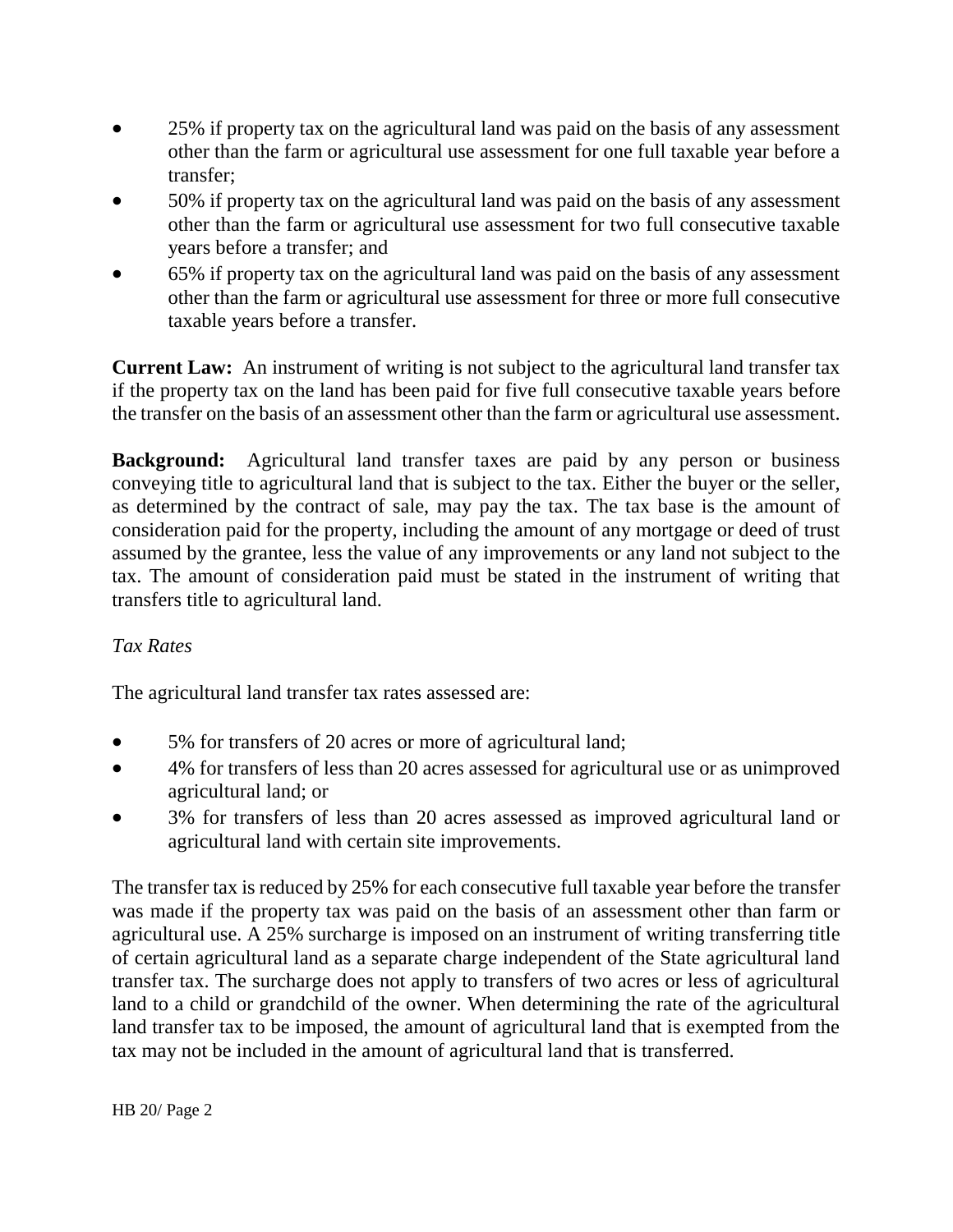## *Exemptions*

An instrument of writing is not subject to the agricultural land transfer tax if:

- the property tax on the land has been paid for five full consecutive taxable years before the transfer on the basis of an assessment other than the farm or agricultural use assessment;
- the amount of agricultural land transferred is not greater than the applicable residential minimum zoning size in effect at the time of transfer, and the transfer is to a member of the owner's immediate family for residential use; or
- the transferee declares that the land will remain in farm or agricultural use for at least five full consecutive taxable years.

#### *Distribution of Revenues*

The agricultural land transfer tax is collected by each county. Of the total collections, each county (except Montgomery) retains one-third of the funds and transfers the balance to the Comptroller, which are distributed as follows:

- up to \$200,000 annually from land that is entirely woodland to the Mel Noland Woodland Incentives Fund;
- \$2.76 million, plus 5.0% over the amount distributed for the preceding fiscal year, to the Maryland Agricultural Land Preservation Foundation;
- 37.5%, up to a maximum of \$4.0 million annually, to the Maryland Agricultural and Resource-Based Industry Development Corporation's Next Generation Farmland Acquisition Program; and
- any remaining revenue to the Maryland Agricultural Land Preservation Foundation.

The Maryland Agricultural and Resource-Based Industry Development Corporation may use up to 3% of funds received for administrative costs for the Next Generation Farmland Acquisition Program. Funds received by the Maryland Agricultural Land Preservation Fund after a specified date can only be used in Priority Preservation areas, and the Maryland Agricultural Land Preservation Fund also has additional flexibility in using resources to purchase agricultural land easements.

Montgomery County retains two-thirds of its funds and transfers the balance to the Comptroller. The funds retained by each county are generally used as local matching funds under the State agricultural easement program and for other approved county agricultural preservation programs.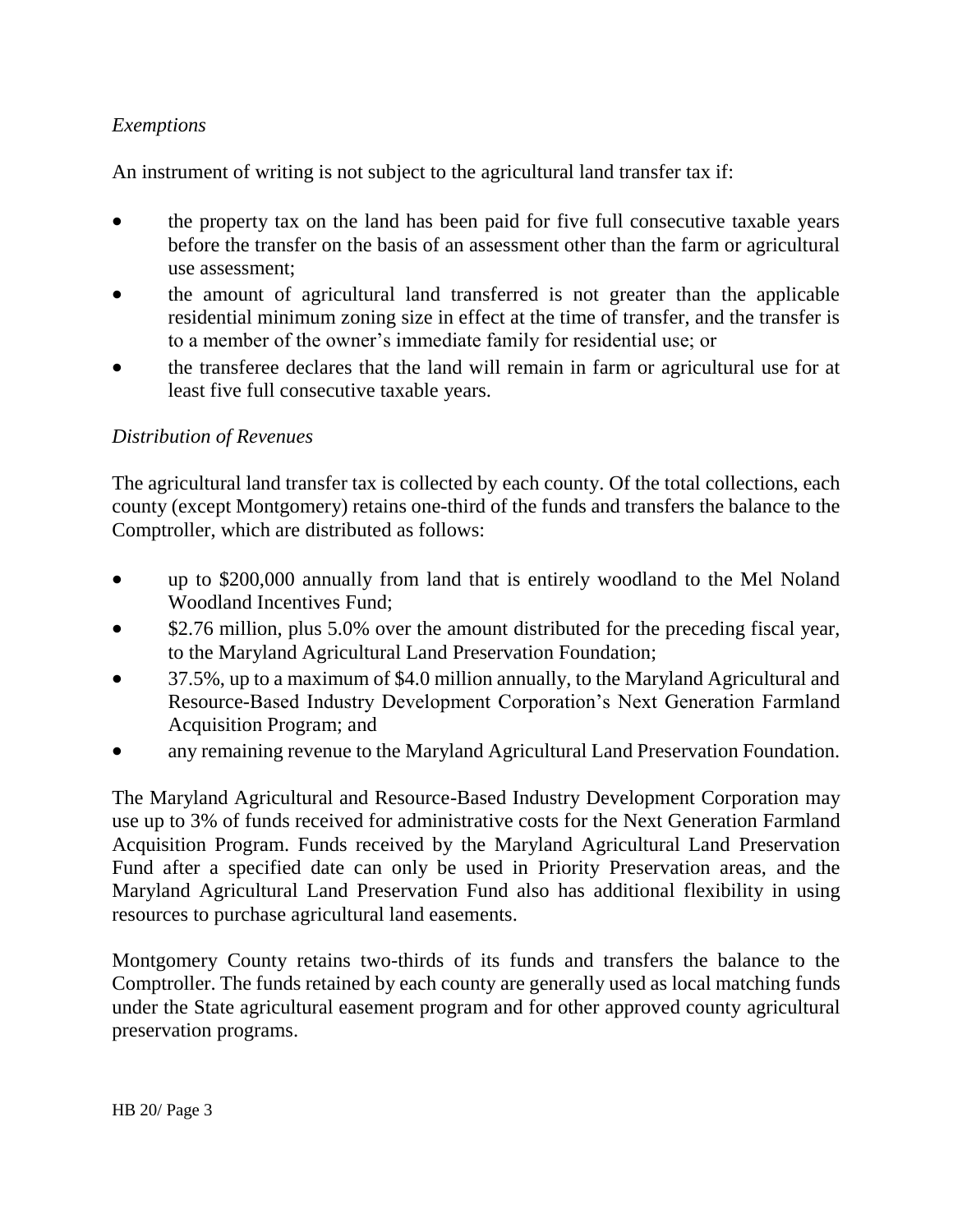The counties must spend or encumber all agricultural transfer tax revenues within six years from the date of receipt or remit the unspent or unencumbered portion to the Comptroller for deposit into the Maryland Agricultural Land Preservation Fund.

In 1990, the General Assembly created a program giving counties the ability to retain a larger share of the agricultural land transfer tax revenues if certain requirements were met. Certification makes the county eligible for additional agricultural land preservation funding, primarily the ability to retain a greater share (75% rather than 33.3%) of agricultural land transfer tax revenue collected in the county from nonwoodland transfers.

**State Fiscal Effect:** Indeterminate impact on State special fund revenues beginning in fiscal 2020. The bill alters State special fund revenues in two ways: (1) altering the transfer tax calculation for land that was not previously subject to a farm or agricultural land use assessment; and (2) providing an exemption for the transfer of agricultural land that was previously subject to the agricultural land transfer tax.

In certain instances the transfer of agricultural land is exempt from the agricultural land transfer tax if, for the previous five years, the parcel did not receive an agricultural or farm use assessment. Under the bill, these transfers will be subject to an agricultural land transfer tax equal to 35% of the calculated agricultural land transfer tax. As a result, special fund revenues increase beginning in fiscal 2020, depending on the number of these types of transfers that occur each year. Exempting subsequent transfers of agricultural land from the transfer tax would likely reduce special fund revenues over time, depending on the number of times parcels are transferred. The actual impact on special fund revenues depends on the number of agricultural land transfers that are subject to the new tax calculation and how many times agricultural land parcels are transferred in the future, neither of which can be reliably estimated.

The State Department of Assessments and Taxation reports that 5,103 acres of land was subject to the agricultural land transfer tax in fiscal 2018. **Exhibit 1** shows the State share of agricultural land transfer tax collections for fiscal 2010 through 2018.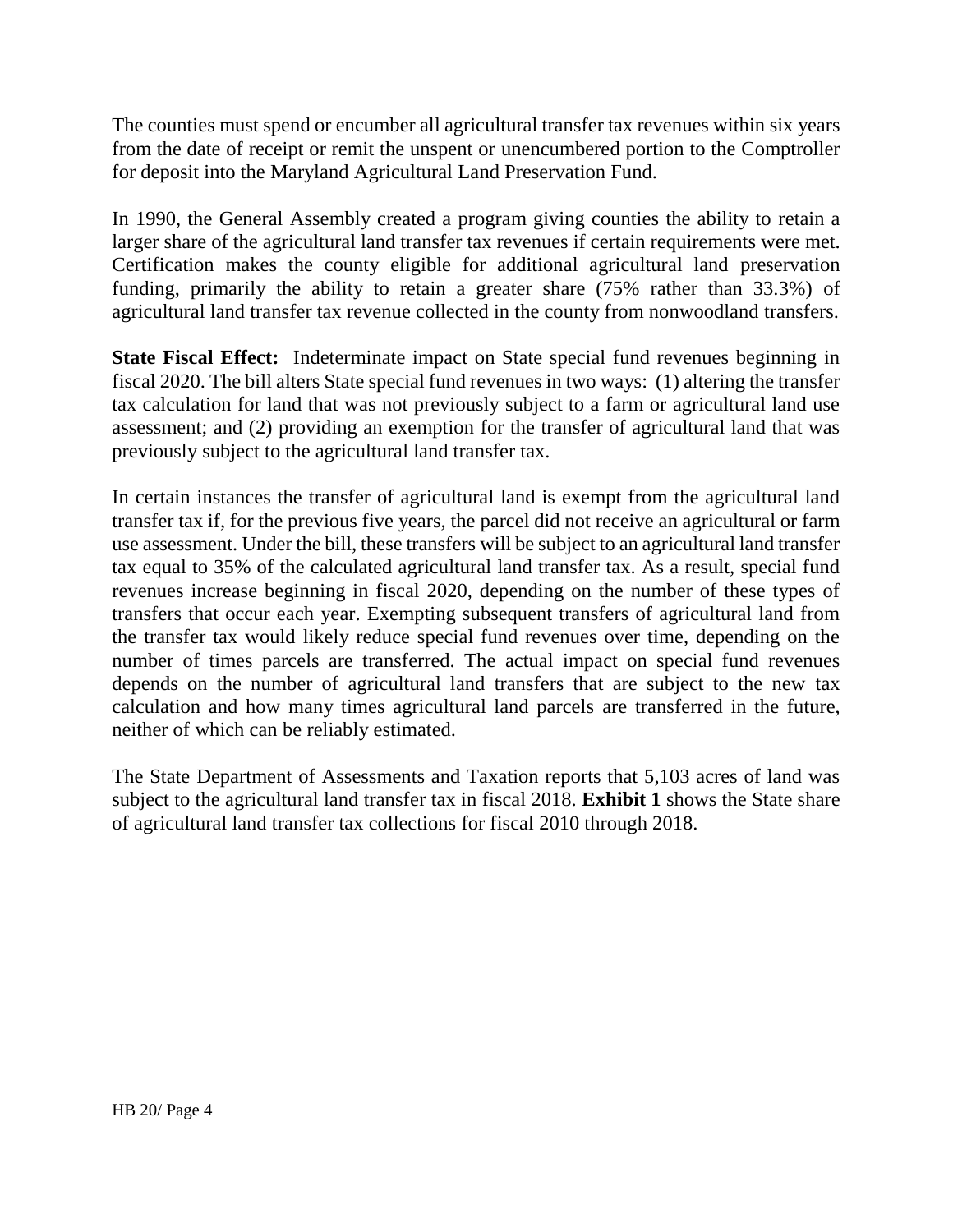# **Exhibit 1 Maryland Agricultural Land Transfer Tax Fiscal 2010-2018 (\$ in Millions)**

| <b>Fiscal Year</b> | <b>State Share</b> | % Change |
|--------------------|--------------------|----------|
| 2010               | \$1.9              | 18.8%    |
| 2011               | 1.4                | $-26.3%$ |
| 2012               | 0.7                | $-49.3%$ |
| 2013               | 3.0                | 322.5%   |
| 2014               | 1.9                | $-36.7%$ |
| 2015               | 1.7                | $-10.5%$ |
| 2016               | 2.5                | 47.1%    |
| 2017               | 1.8                | $-28.0%$ |
| 2018*              | 1.7                | $-5.6\%$ |

\*Through May 2018

Source: Maryland Department of Agriculture; State Department of Assessments and Taxation; Comptroller of Maryland

**Local Fiscal Effect:** Indeterminate impact on county revenues beginning in fiscal 2020. The actual impact depends on the number of agricultural land transfers that are subject to the new tax calculation and how many times agricultural land parcels are transferred in the future, neither of which can be reliably estimated.

#### **Additional Information**

**Prior Introductions:** None.

**Cross File:** SB 344 (Senators Zucker and Feldman) - Budget and Taxation.

**Information Source(s):** Maryland Department of Agriculture; Department of Natural Resources; Maryland Department of Planning; Judiciary (Administrative Office of the Courts); State Department of Assessments and Taxation; Department of Legislative Services

HB 20/ Page 5